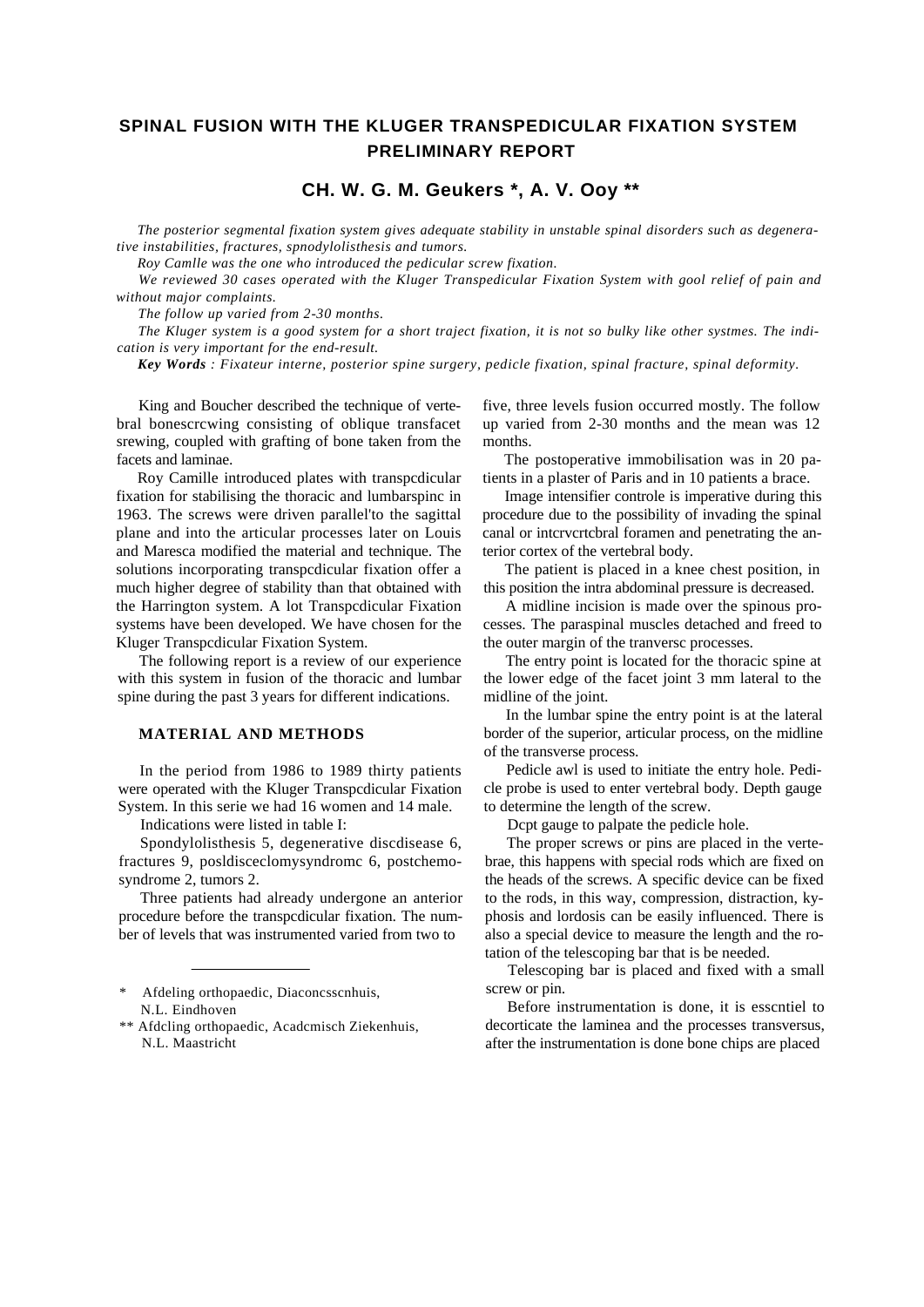on the decorticated places. In fractures transpedicular vertebral bone grafting is done. Before closing the wound AP and lateral view is done with the image intensifier to be sure that the screws arc correct placed.

Srews

| Thread diametre                                 | 5 <sub>mm</sub> |
|-------------------------------------------------|-----------------|
| Head diametre                                   | $11,4$ mm       |
| Head height                                     | $12 \text{ mm}$ |
| Length under head                               | 40 to 75 mm     |
| The pin has a self taping thread diametre 5 mm. |                 |

Radial tecth on the pin head allow a 60° position orientation of the union bar every 6°



Pin / union bar innetion

**Telescopic Union Bars** 



- The tube component has an outside diameter of 8,2 mm.

- The bar component has an outside diameter of 7 mm.

These bars are adjustable to the length between the implanted pins. 4 sizes are available "which allow a setting range from 37 mm to 130 mm distance between pins.

This system of telescopic bars allow a free orientation and length setting to correspondant exactly to the pins pasition.

The union bars are set in position by was of crimping. There is also an union bolt.

Suture retracted musculature over the implant and close the wound.

Patients were allowed to rise with the help of a physiotherapist the fourth day after surgery, most of them left the hospital within 14 days.

Patients wore braces or plaster of Paris most of the time during 3 months. Systematic evaluation were done which included AP and lateral radiographs.

#### **RESULTS**

Pain, clinical findings (i.e., neurological symptoms and flexibility of the lumbar spine), radiological findings, and rehabilitation were taken into consideration. A point system was used to value the above mentioned criteria.

14 patients (45%) very good, 11 patients (37%) good, satifactory 2 patients (7%) one patient unsatisfactory (%3), 2 patients were bad (7%).

Two patients required re-operation, the reason was pain in one and root irritation in another, after the operation the problems were solved.

The complications we have had with this procedure were : malaligment screw I, and neurological problems two (root irritation), 1 patient was rcopcratcd and the problem was solved. The other patients did not want another operation, his back problem he had before the operation was solved. He had a mild irritation of the rood of SI.

## **DISCUSSION**

Until 1986 we did spine fusions with and without additional instrumentation, the systems we have used for different indications were the Slot-Zielke system the Harrington rod, Luquie rods and the rectangle.

In patients with spondylolisthcsis or degenerative discdiscascs most of the time we did an anterior artrodcsis without instrumentation or postero-latcral anthrodesis. The after treatment was six to twelve weeks bcdrcsl in a plaster of Paris, very inconvenient for the patient. The posterior fixation systems based on the Harrington Rod or its modifications, require at least four segment instrumentations to maintain reduction and achieve stability. Instrument failure and loss of correction has become a significant problem in most systems.

A stable internal fixation combined with the posterior of postero-lateral graft must improve the rate of succes of arthrodesis, it is also very important that the arthrodesis done can be limited to the area of pathology.